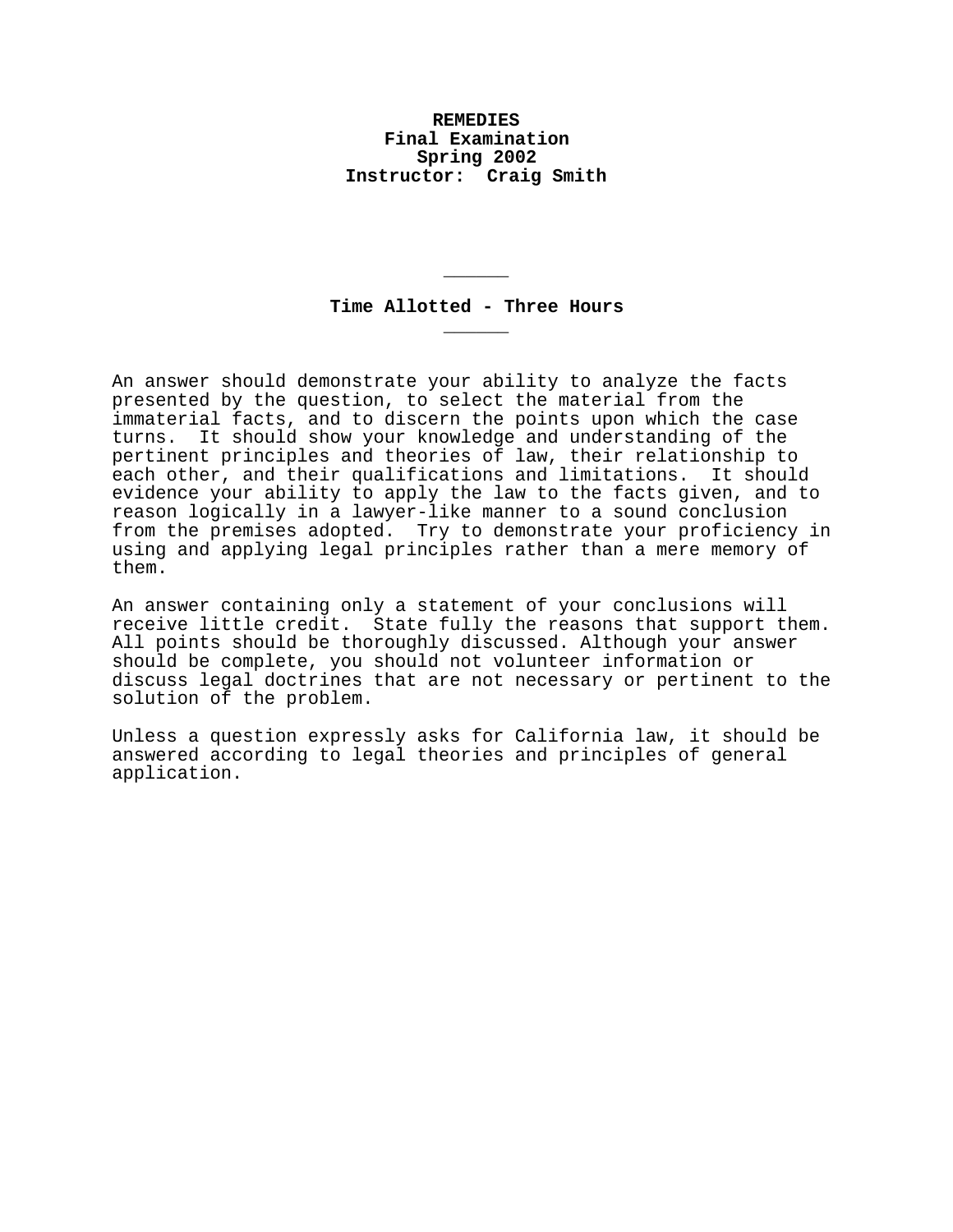REMEDIES FINAL EXAMINATION SPRING 2002 C. SMITH PAGE 2 OF 9

### QUESTION 1

The "Little 500" is a bicycle race that is annually sponsored by the Associated Students of Indiana University. (ASIU). Bicyclists race around the track at the University Stadium in a format similar to the Indianapolis 500 car race. There is no prize money for winning the race. Competitors are racing solely for pride and "bragging rights." In order to keep "ringers" out of the race. (A "ringer" is anyone who would have so much previous cycling racing experience so as to have an unfair advantage) race rules prohibit anyone who has ever held a United States Cycling Federation (USCF) Class I license from participating in the race. Race rules provide that in the event of disputes regarding eligibility to ride in the race, the matter will be submitted to binding arbitration.

Moe has been recruited as one of four riders on a team competing in the 2002 race. One month before the race a competing team complains to ASIU that Moe has previously held a USCF Class I license. The matter is submitted to binding arbitration, and the arbitration panel rules that Moe is eligible to ride.

Three days before the race ASIU receives additional information indicating that Moe is ineligible to ride. They go to court and ask a judge to issue an order preventing Moe from competing in the race. Without holding a hearing, the judge issues an order commanding Moe not to compete. When Moe learns of the order he consults an attorney and the attorney immediately appeals the judge's order. How should the appellate court rule? Discuss fully.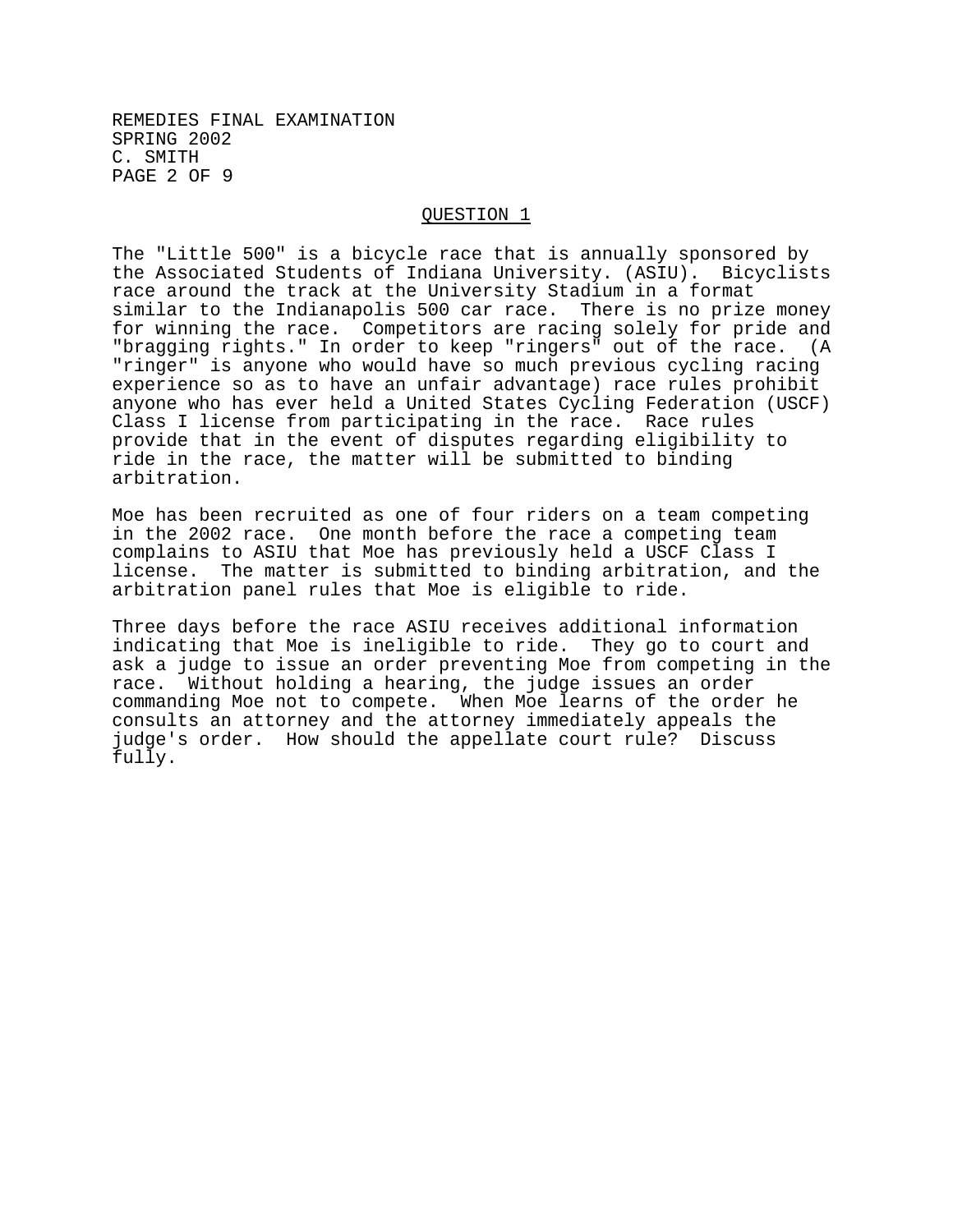REMEDIES FINAL EXAMINATION SPRING 2002 C. SMITH PAGE 3 OF 9

## QUESTION 2

Curly bought a season ticket for Los Angeles Kings Hockey games played at the Staples Center. At the time of the purchase, Curly signed an invoice stating that upon receipt, "risk of loss or theft of said tickets shall pass to Curly and that the Staples Center shall not be obligated to admit subscriber to events unless tickets delivered hereunder are presented at such time."

Curly lost his tickets, and the Staples Center agreed to sell him a second ticket allowing Curly to sit in his normal seat. The agreement required Curly to refund the second payment if Curly found his lost tickets. The agreement required Curly to vacate the seat if someone possessing Curly's original ticket tried to claim the seat.

After receiving the second ticket, Curly attends the next scheduled Kings game at the Staples Center. Curly is sitting in his seat when an usher orders him to move. It seems that Larry has shown up with Curly's original ticket which he brought outside the Staples Center from a scalper, Moe, just before game time.

Discuss fully, Curly's right to get the price of his lost tickets from the Staples Center, Larry and Moe.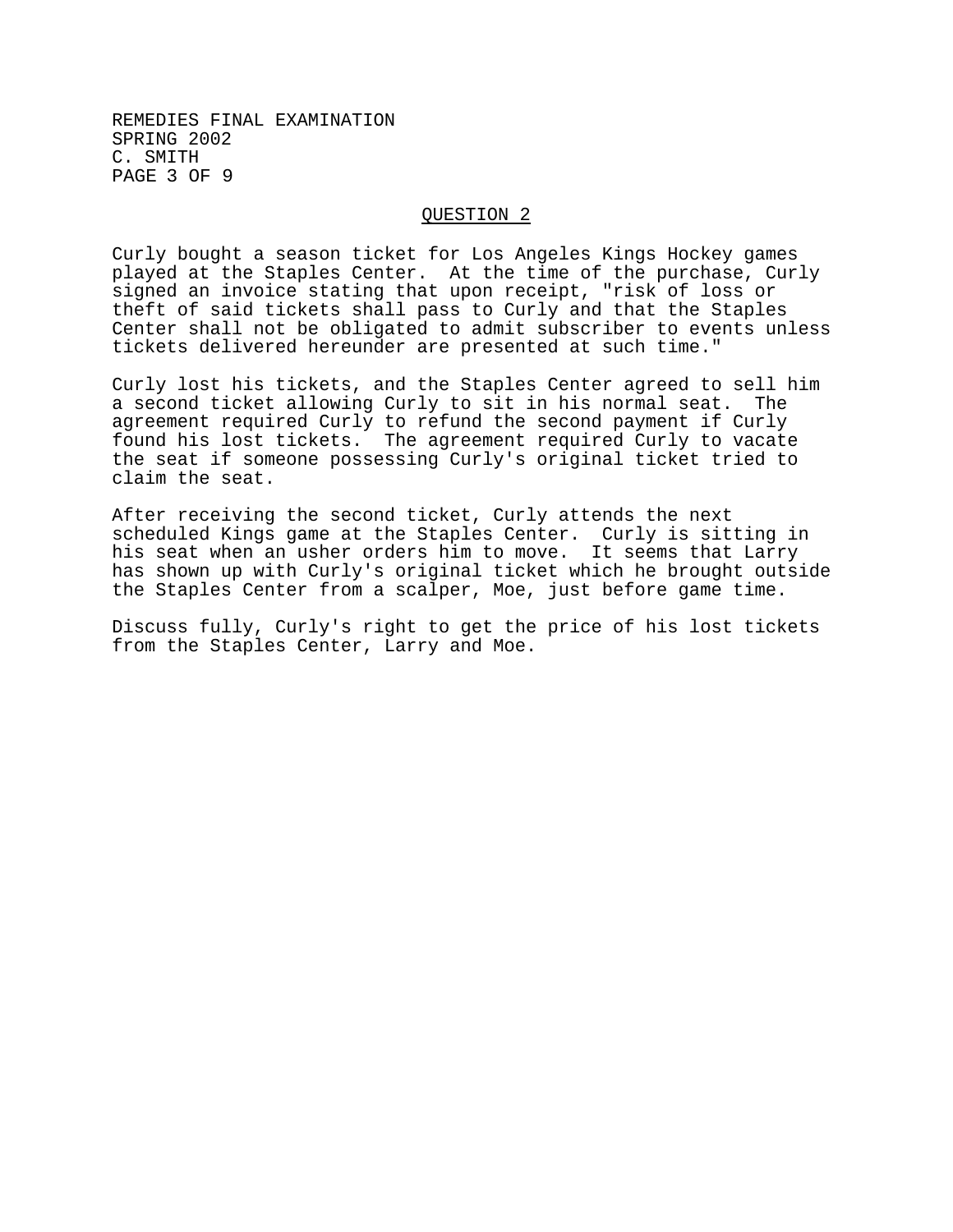## REMEDIES FINAL EXAMINATION SPRING 2002 C. SMITH PAGE 4 OF 9

#### QUESTION 3

Coppi was a professional bicycle racer. Because of his short height, 4'9", he required a custom made bike in order to get a proper fit. For the upcoming bike racing season, Coppi decided to buy a new bike. He went to Merlin, a maker of handcrafted bicycles. Merlin sized Coppi for a custom made bike. Because the bike was to be unusually small, Merlin had to place a special order with his bicycle tube supplier, Columbus, to get steel tubes of a correct size to build a proper bicycle frame. Columbus told Merlin it would be at least four weeks before the tubes would be available.

The price of the bike was to be \$2,500. Coppi signed a written agreement promising to pay the purchase price. When the tubes arrived four weeks later, Merlin immediately began welding them into a bicycle frame. Two weeks later Coppi injured himself on a training ride. The injuries were serious and ended his career as a bicycle racer. He immediately notified Merlin that he did not want the bicycle. At that point, the bike was less than a week from being completed. Merlin went ahead and finished the bike. He prominently displayed the bike in the front window of his shop hoping it would catch the eye of a potential buyer. Because of its extremely small size, no one was interested in buying it. Coppi refused to pay the balance of the purchase price and in fact, had even asked to have his deposit returned.

A. Merlin eventually files suit against Coppi seeking the balance of the purchase price. How should the court decide the case of Merlin v. Coppi? Discuss fully.

B. Same facts as above except, assume that Coppi is never injured and is ready willing and able to pay for the bike. Just before the bike is to be delivered Merlin is offered and accepts \$5000 from a bike collector to sell the bike to him. Coppi immediately files suit. Merlin has the \$5000 but has not yet delivered the bike. The first race of the bike season is less than one week away. Discuss fully, any and all remedies Coppi may have against Merlin for this breach of contract to sell the bike.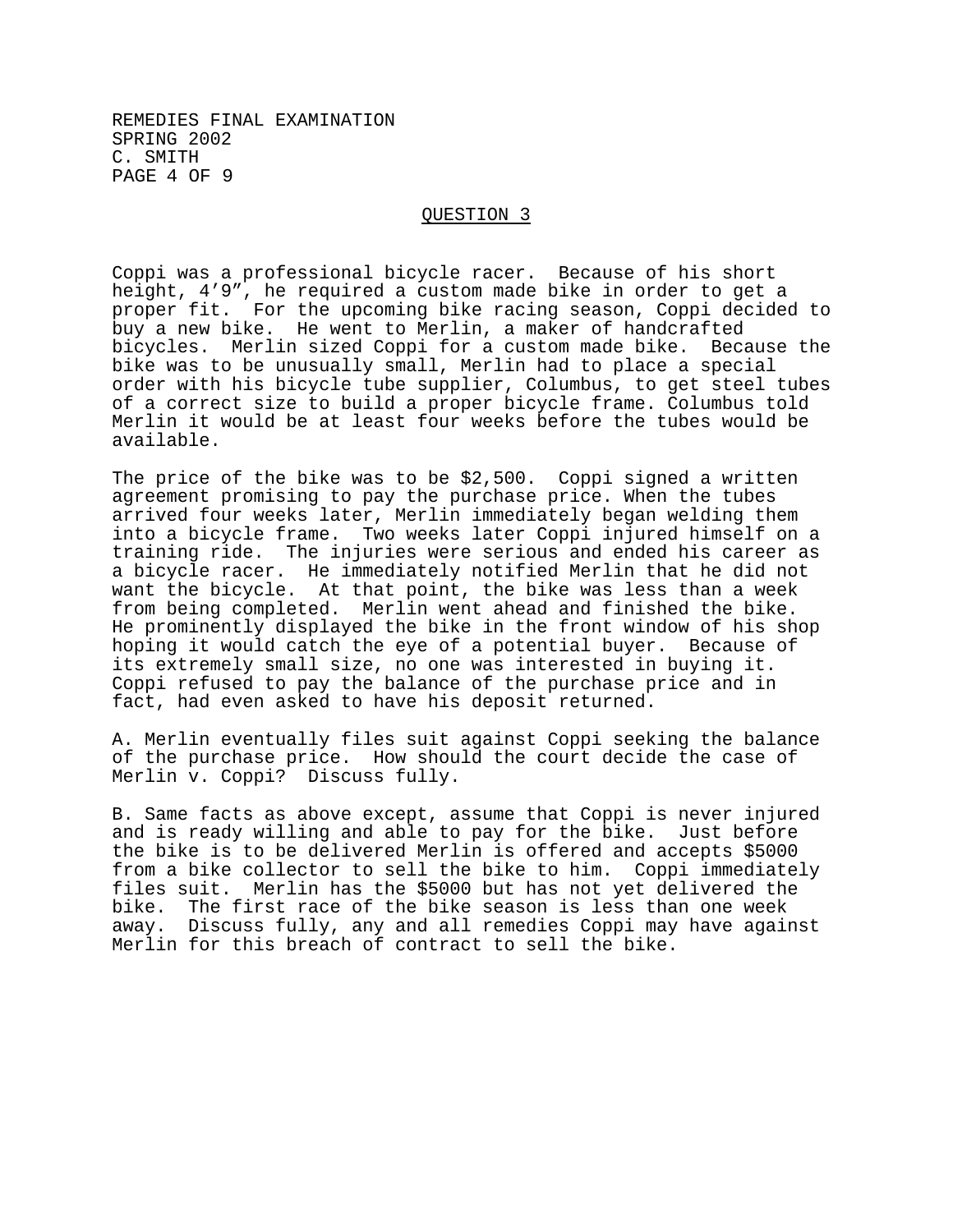REMEDIES FINAL EXAMINATION SPRING 2002 C. SMITH PAGE 5 OF 9

# **REMEDIES Final Examination Spring 2002 Instructor: Craig Smith**

#### **MODEL ANSWER**

### **QUESTION 1**

Moe appears to be on the receiving end of a temporary restraining order, a type of injunctive relief. Injunctive relief is equitable in nature. Entitlement to such relief means that the plaintiff must show that remedies at law are inadequate and that the denial of injunctive relief will result in irreparable harm.

Legal remedies, as opposed to equitable ones, are substitutionary in nature. They attempt to quantify the plaintiff's loss in terms of money and award that amount to compensate for the harm or damage caused by the defendant. In the case at hand, monetary damage that might result from Moe being allowed to compete in the race, would be difficult to quantify. There is no prize money for competing in the race, so in the event Moe were to win the race, if he was allowed to compete, no one would suffer a monetary loss nor would Moe enjoy a monetary gain. Hence, legal damages would therefore be inadequate as a remedy.

In determining whether irreparable harm would result if injunctive relief were denied, the court would compare the harm to be suffered by the plaintiff to the hardship on the defendant. Plaintiff will most likely argue that it is not fair to require him to compete against another racer who is not eligible. But how this is "harmful" is hard to imagine. It is not as though Moe is alleged to be under qualified and therefore poses a safety hazard if allowed to compete. Rather the claim is that he is too skilled. This does not qualify as irreparable harm. From Moe's point of view if he is eligible to race, as the arbitration panel found, he should be allowed to compete. This may be his only opportunity to race. Most courts would probably say that plaintiff has not met its burden of showing the hardship he will suffer outweighs the prejudice to the defendant.

In the appellate court, the court's issuance of an "order" preventing Moe from competing would be scrutinized using the above test. The order has all the trappings of a temporary restraining order (TRO). TRO's are issued to maintain the status quo, before the court considers the merits of the case. The "status quo" has been defined as the last peaceable position of the parties before the dispute erupted. Here, the status quo would be that Moe is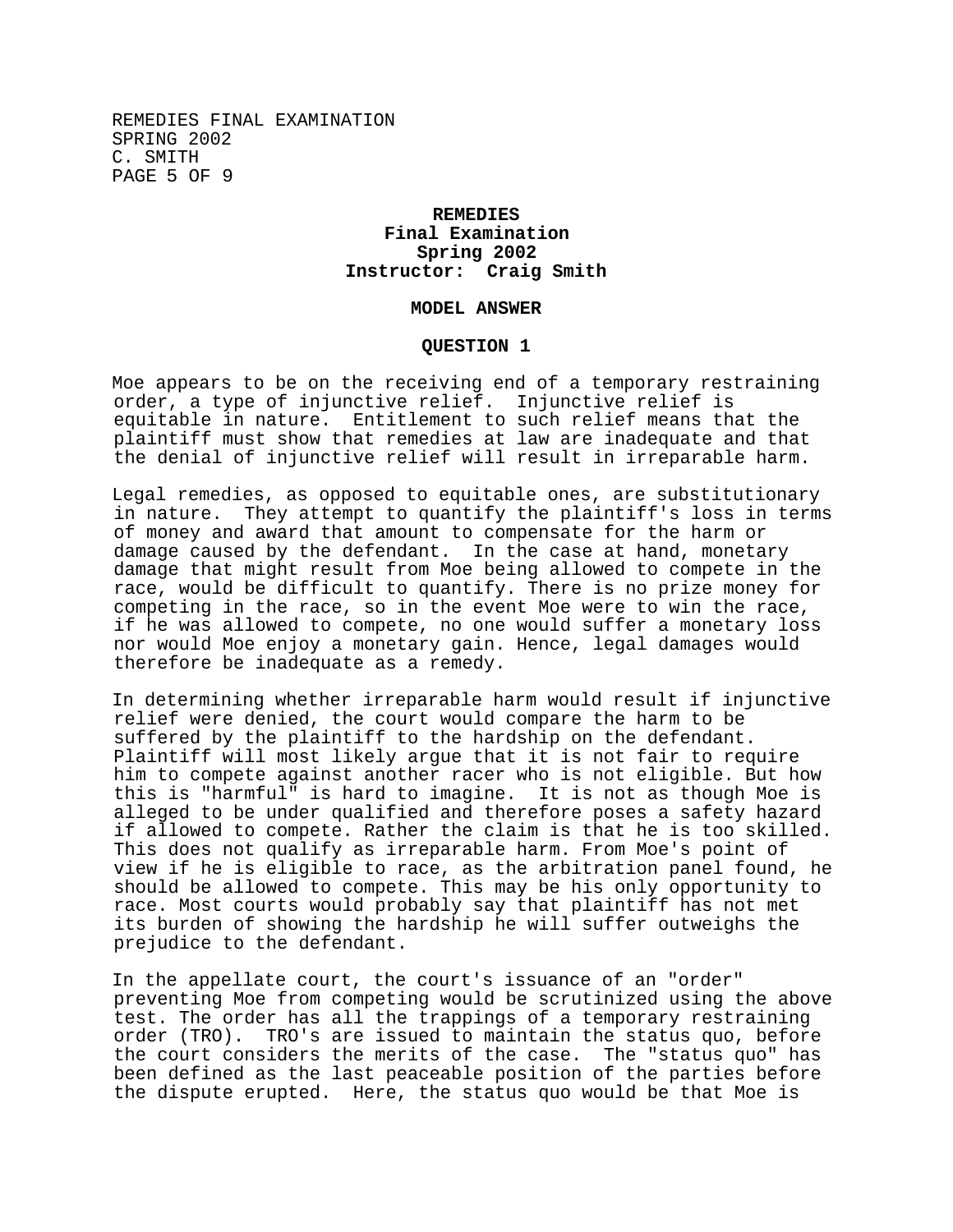REMEDIES FINAL EXAMINATION SPRING 2002 C. SMITH PAGE 6 OF 9

eligible to race. That was the ruling both before and after the case went to arbitration. Secondly, a TRO can only issue after notice to the opposing party. There is no indication that Moe got any notice. Due process requires notice and an opportunity to be heard. There are exceptions to giving notice where there is a showing that the party to be restrained may destroy the subject matter of the lawsuit or abscond from the jurisdiction of the court if she gets wind of the fact that a TRO is being considered, but there are no facts in this case to demonstrate that those exceptions might apply here.

Also, a bond must also be required before a TRO can issue. The purpose of the bond is to make sure that defendant is compensated for any harm that results from the issuance of the TRO if it is later determined that the TRO should not have been issued. The amount of the bond sets the upper limit on damages the defendant can recover for wrongful issuance of the TRO. Here, there are no facts to indicate that a bond was required to be posted. This may persuade the appellate court to reverse the order granting the TRO.

Lastly, there is doubt as to whether the judge should have ever intervened to decide what is essentially a dispute over "eligibility" to participate in the activities of a private organization. Ordinarily, courts do not involve themselves in deciding questions of membership of private clubs, organizations or societies. These are not governmental affairs. Unless the private organization membership affects the ability of the individual who is being excluded to earn a livelihood, courts don't get involved. This is not a situation of a physician who is being excluded from a local medical society with a concomitant affect on her ability to secure hospital privileges. Rather it is a dispute over participation in a race with none of the ramifications that might be present in the situation of the physician. For these reasons the trial court should not have gotten involved and therefore should be reversed.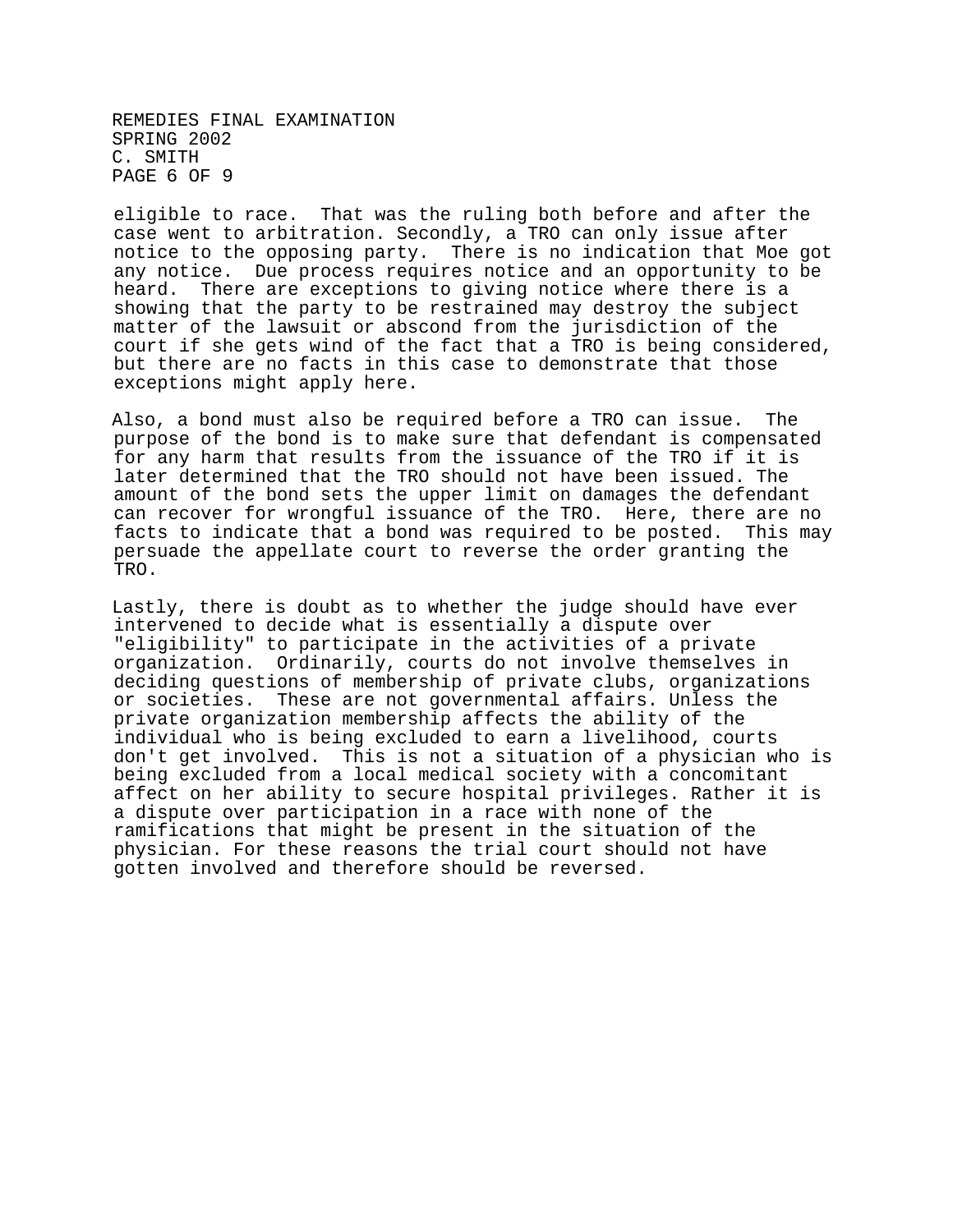## **QUESTION 2**

It appears that either the Staples Center, Larry or Moe (or all three) have been unjustly enriched. **Unjust enrichment** occurs when someone has received a benefit under circumstances where it would be unjust or unfair to permit them to retain it. If unjust enrichment is demonstrated, then the remedy to correct it may be either **restitution**, a **constructive trust**, or an **equitable lien**.

In this case, Curly lost his tickets and was obligated to pay for a replacement. After he pays for the replacement, his lost ticket shows up in the hands of Larry. The Staples Center has now been compensated or paid twice for the same seat. The person who has made the two payments to Staples is Curly. Why should Staples be allowed to retain a second payment for the same seat? The fact that Curly may have been negligent in losing the ticket is no defense to the claim of unjust enrichment. Curly should be entitled to the return of the benefit (the second payment) he has conferred upon Staples. The return of that benefit is called **restitution**.

Moe, the scalper, appears to have gained possession of the tickets under suspect circumstances. The natural inference is that he either found or stole the tickets. If he stole them, permitting him to retain the tickets or the proceeds from their resale is patently unjust. If he found them, he had means of learning the identity of the true owner and should have made an effort to return them. So similarly, permitting him to retain the tickets or their proceeds would be unjust. This is a situation where the law would say that Moe holds the tickets as **constructive trustee** on Curly's behalf. Equitable title to the tickets belongs to Curly. A court would order Moe, as constructive trustee, to return the tickets to Curly. Of course, Moe has sold, or scalped, the tickets to Larry. However, a constructive trust can follow the asset being attached to the hands of a subsequent possessor. Larry would have to return the tickets to Moe under a theory of constructive trust unless he can show that he is a **bona fide purchaser (BFP) for value**. A BFP, will cut off a constructive trust. However, to qualify as a BFP, Larry would have to show that he purchased the tickets in good faith, and not under circumstances under which he would have notice that the were stolen or obtained under suspicious circumstances. This would be a close call because people buy tickets from scalpers all the time, so this very well may cut off Curly's rights to receive the tickets from Larry. However, if he can overcome the BFP defense he could receive either the tickets from Larry or the proceeds of the sale from Moe. If Moe sold them for more than face value, Curly could get any increase in price or profit that Moe received.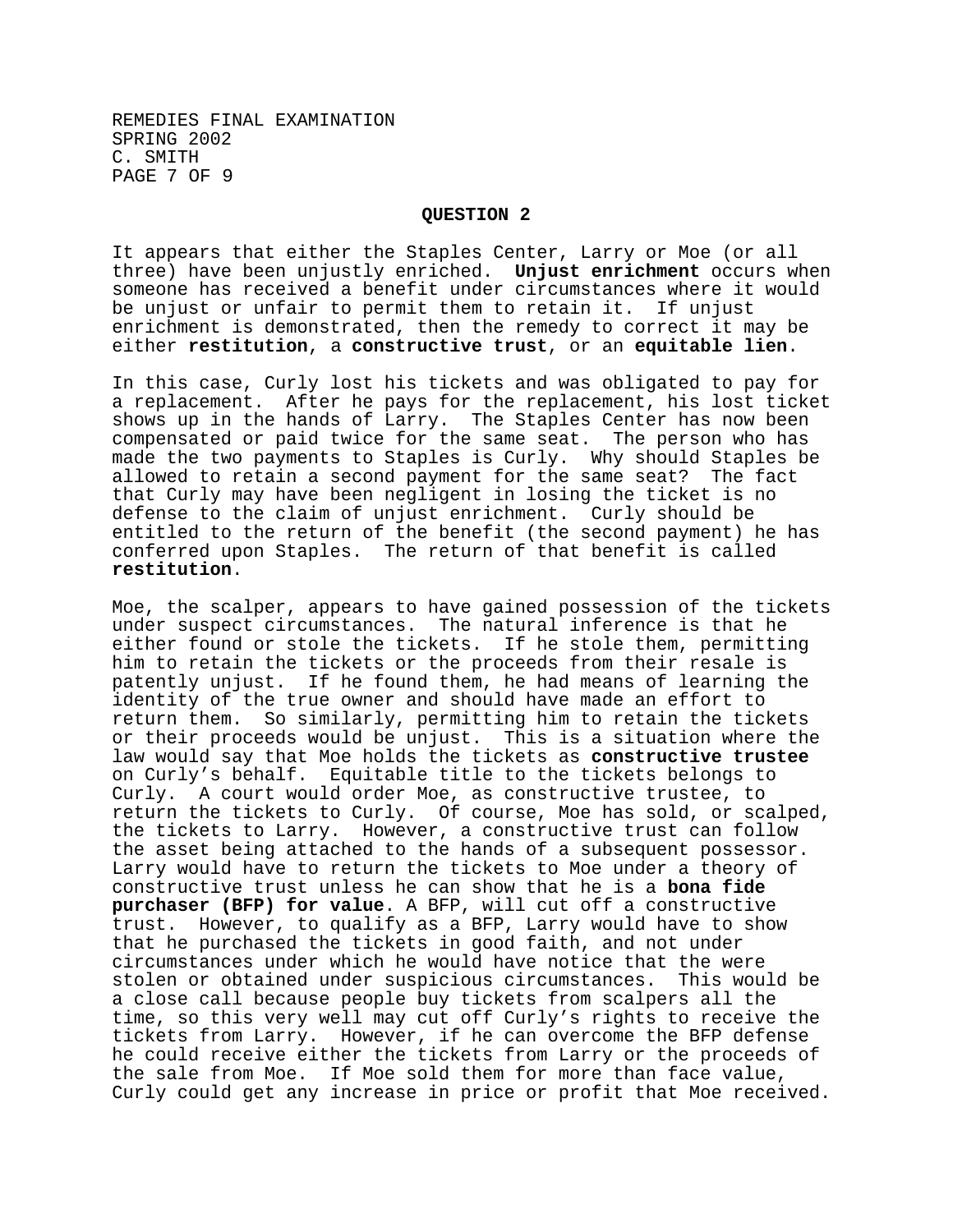REMEDIES FINAL EXAMINATION SPRING 2002 C. SMITH PAGE 8 OF 9

Under a constructive trust the measure of recovery is the gain of the defendant, not the loss of the plaintiff, and Moe would hold any appreciation of the asset or profit as trustee for Curly as well. A constructive trust is an effective remedy for an asset that has appreciated because it entitles the constructive trustor to any increase in value of the asset.

If on the other hand, Moe sold the tickets for less than face value, a more appropriate remedy might be an **equitable lien**. Once again, Curly would have to overcome the BFP defense. If he is able to do so, then he effect has a security interest in the tickets and his monetary loss could be satisfied by forcing a sale of the tickets, and then be compensated out of the proceeds of the sale.